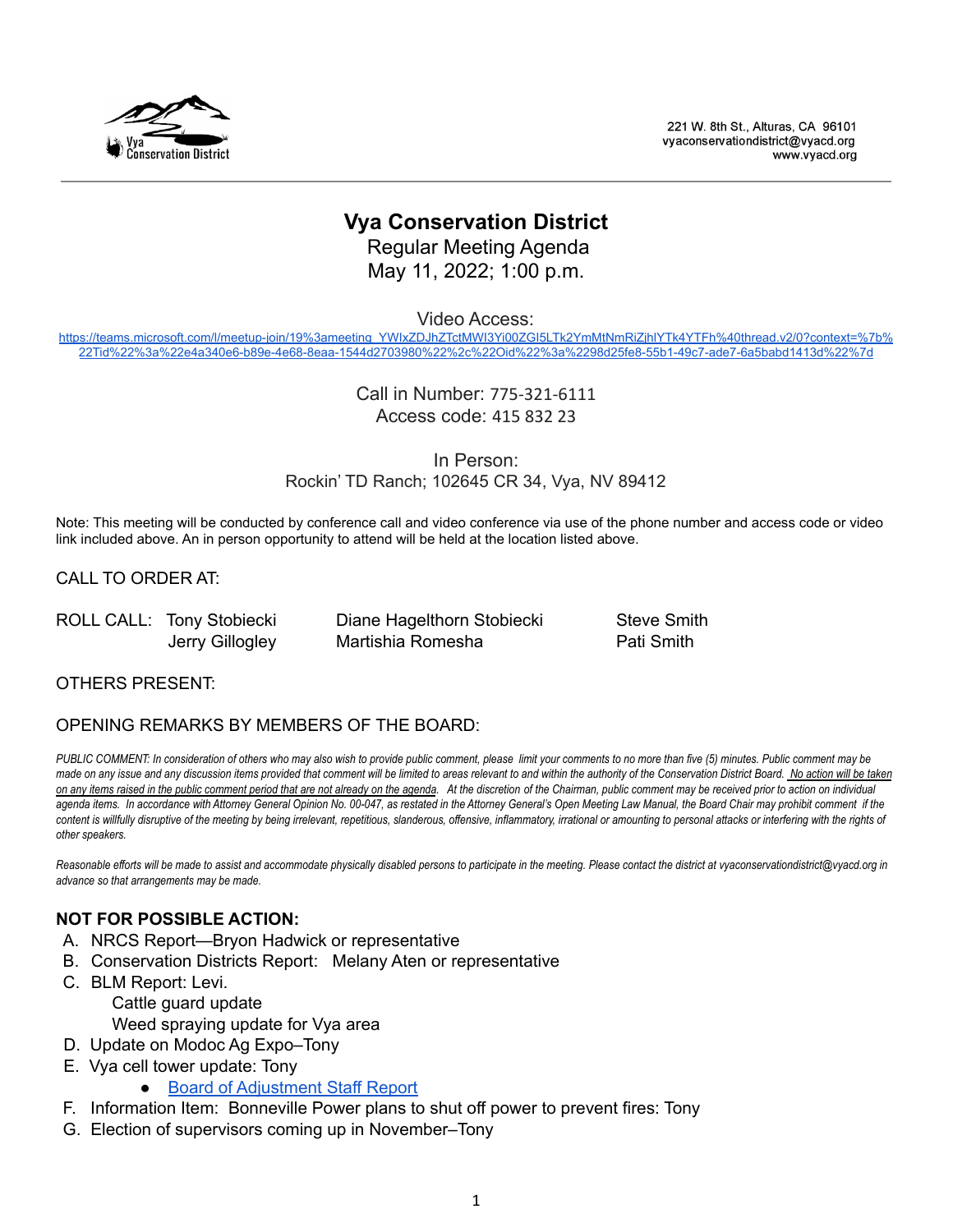

221 W. 8th St., Alturas, CA 96101 vvaconservationdistrict@vvacd.org www.vyacd.org

1. The following supervisors will be up for election in November: Tony, Pati, and Jerry. All terms are for 4 years.

### **FOR POSSIBLE ACTION**:

- 1. Possible Approval of Agenda—Tony
- 2. Possible Approval of Minutes of **[February](https://docs.google.com/document/d/1JzIMO4xvMd8X6baPyjnjxtg065oiMFar/edit?usp=sharing&ouid=107076917233833825385&rtpof=true&sd=true) 17, 2022** meeting-Tony
- 3. Discussion and Possible Approval of Treasurer's Report—Pati
	- a. Account balances
	- b. Timecard hours
	- c. Payment to Modoc Record for scholarship ad
- 4. Discussion and Possible Approval of Scholarship applications--Pati
- 5. Discussion and Possible Approval of donation to Modoc Heritage Foundation for the Modoc Ag Expo–Tony
	- a. Tony has indicated to the MHF that we would donate \$300.
- 6. Discussion and Possible Action regarding creating a Facebook page for the CD–Tony
- 7. Discussion and Possible Action regarding letter sent to Commissioner Herman and Community Services Department on Short Term Rentals (STR)--Diane
- 8. Discussion and Possible Approval of cattle guard maintenance agreement with BLM–Tony/Levi
- 9. Discussion and Possible Approval of items related to weed spraying donation to BLM–Tony a. Past donation has been \$2,500/yr.
- 10. Discussion and Possible Approval of working with NDOW for conservation practices in Vya area: Tony/Cheryl Mandich
	- a. Supporting documents attached here [\(application](https://drive.google.com/drive/folders/142GDaSJmYqMzn8O7wMtwWrUSlJgUMfTs) and flier).
- 11. Discussion and Possible Approval of Proposed Work Plan for 2022-2023 fiscal year: Tony/Pati/Diane
	- a. [Narrative](https://drive.google.com/file/d/1hSRS9ftHP1CDPjd8swRC-cR4atAdisab/view?usp=sharing) Work Plan
	- b. [Proposed](https://docs.google.com/spreadsheets/d/10mTVrfLOktwXHGnQCqdfdlPRMbiCpFX_/edit?usp=sharing&ouid=107076917233833825385&rtpof=true&sd=true) Budget
- 12. Discussion and Possible Approval of Grant Opportunities—Tony/Melany
- 13. Discussion and Possible Approval of Project Oversight Opportunity—Tony/Bryon
- 14. Discussion and Possible Approval of Items related to Producer Cost Share Application(s)—Tony
	- a. Update application language to remove the section on requiring a 1099 and review document for other potential changes. Current Cost Share [Application](https://drive.google.com/file/d/1JsBIK-cyKvgjOUQxseslX0dOoGTQrXvD/view?usp=sharing)
- 15. Discussion and Possible Approval of PaperWork Partners fee increase–Tony/Loraine

# **NEXT MEETING DATE/TIME/LOCATION:**

# **ITEMS FOR NEXT MEETING**:

PUBLIC COMMENT: In consideration of others who may also wish to provide public comment, please limit your comments to no more than five (5) minutes. Public comment may be made on any issue and any discussion items provided that comment will be limited to areas relevant to and within the authority of the Conservation District Board. No action will be taken on any items raised in the public comment period that are not already on the agenda. At the discretion of the Chairman, public comment may be received prior to action on individual agenda items. In accordance with Attorney General Opinion No. 00-047, as restated in the Attorney General's Open Meeting Law Manual, the Board Chair may prohibit comment if the content is willfully disruptive of the meeting by being irrelevant, repetitious, slanderous, offensive, inflammatory, irrational or amounting to personal attacks or interfering with the rights of *other speakers.*

# **ADJOURNMENT**: